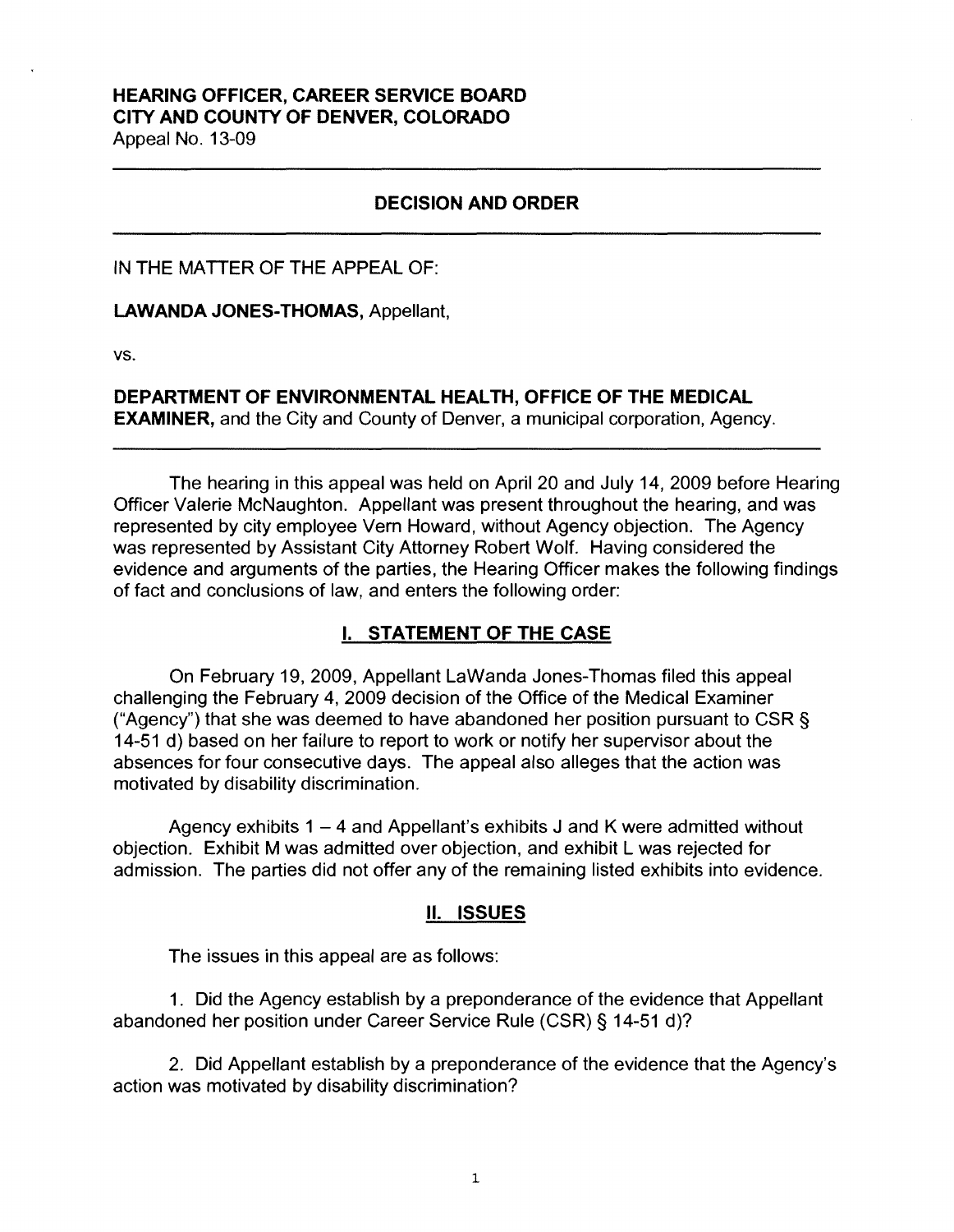## Ill. **FINDINGS OF FACT**

Appellant Lawanda Jones-Thomas is an Administrative Support Assistant Ill (ASA Ill) who has been an employee at the City and County of Denver for 17 years. Appellant was involuntarily transferred into the Office of the Medical Examiner at the beginning of 2008. On Jan. 6, 2009, Appellant fainted while at work, and was admitted for treatment at the Denver Health Medical Center emergency room. On Jan. 8, Appellant's husband called Chief Deputy Coroner Michelle Weiss-Samaras to inform her that Appellant had an MRI scheduled, and that she was seeing a cardiologist on Jan. 12. That same day, Ms. Weiss-Samaras also received a written excuse from work for Jan. 7 and 8 signed by a doctor at Denver Health and Hospitals. [Testimony of Ms. Weiss-Samaras.]

On Jan. 12, the Agency received a note from Appellant's doctor at Kaiser Permanente that Appellant had been unable to work from Jan. 6 to 12, and that she needed to continue to be off work due to medical issues until she was evaluated by a cardiologist and a disability physician. Both parties submitted a copy of this document [Exhs. 6 and D], but neither offered it into evidence. Both Appellant and Ms. Weiss-Samaras testified about the substance of the note, which is therefore not in dispute.

On Jan. 28, Ms. Weiss-Samaras sent Appellant a letter by USPS overnight priority mail with signature confirmation of delivery. The letter advised Appellant that she will have exhausted her 480 hours of FMLA time on Jan. 29, the following day. "As such, you are expected to return to work." [Exh. 2; testimony of Ms. Weiss-Samaras.] Postal Service Track & Confirm records show that the letter was delivered on Jan. 29 at 1 :15 pm, and signed for by "L Jones." [Exh. 3.]

On Jan. 30, the Agency sent Appellant a notice that her FMLA leave had been exhausted the previous day, and noted her continued absence from work without available sick leave. The letter invited her and a representative to participate in an interactive process (IAP) meeting under the Americans with Disabilities Act (ADA) on Feb. 19. [Testimony of Ms. Weiss-Samaras.] Appellant accepted this letter on Jan. 30. [Testimony of Appellant.] It is undisputed that Appellant did not call her supervisor or report for work thereafter.

On Feb. 4, the Agency sent Appellant a notice that she had been determined to have abandoned her position under CSR § 14-51 d) based on her failure to report for work for four consecutive days, from Jan. 29 to Feb. 4, 2009. [Exh. 1.] Appellant received the letter that day, and called Ms. Weiss-Samaras. However, Appellant and Ms. Weiss-Samaras differed in their memory of what Appellant said during that phone call. Appellant recalled that she asked Ms. Weiss-Samaras why she had been terminated, since she was still on medical leave and had not received the paperwork. Ms. Weiss-Samaras testified that Appellant told her she had not seen the letter until that day, but admitted her husband Richard had signed for it.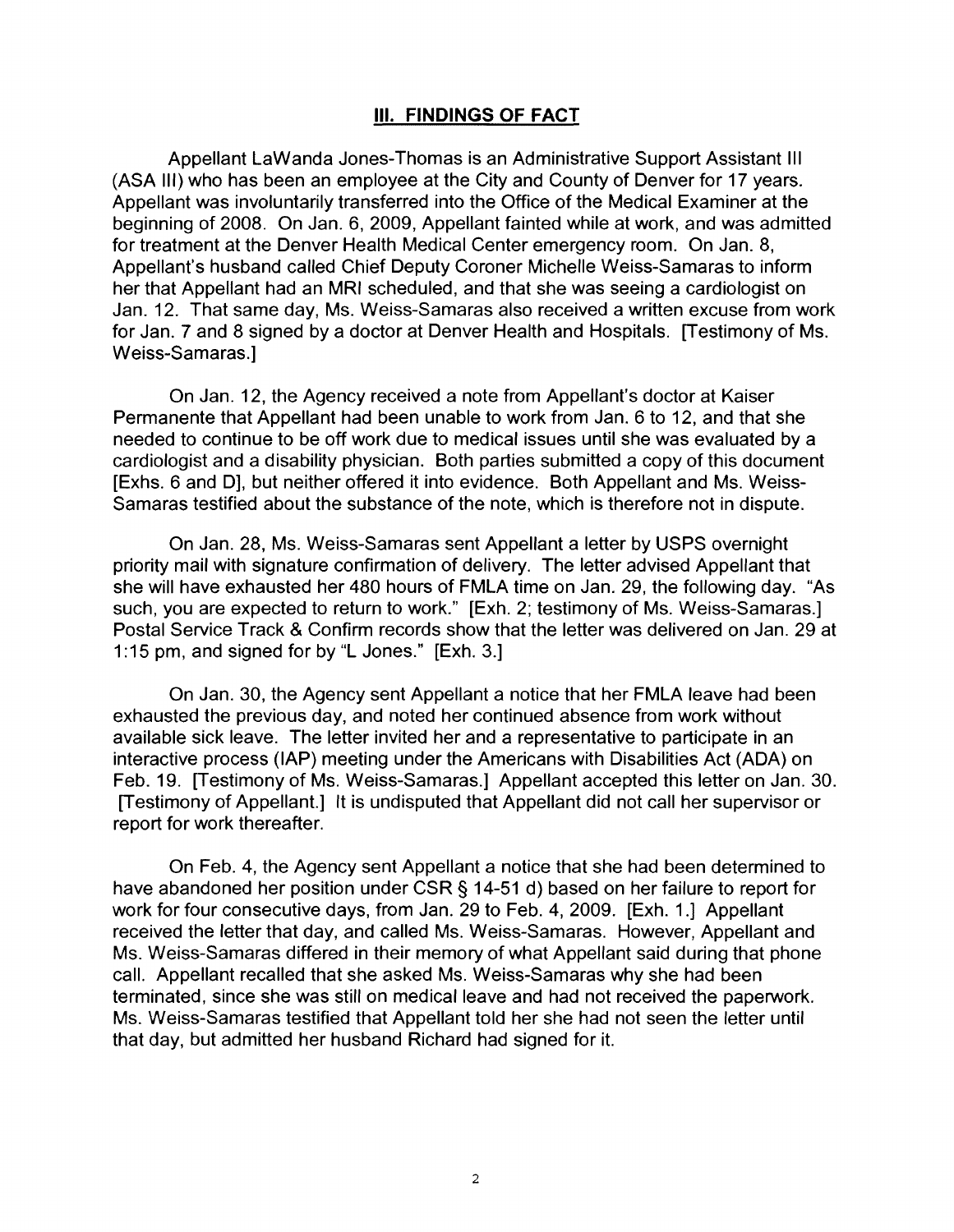Appellant admits she did not call the office or report for work between Jan. 6 and Feb. 4, 2009. She argues however that 1) the Agency made the determination of job abandonment in order to circumvent her due process rights, 2) she did not receive the Jan. 28 letter ordering her to return to work until Feb. 4, the day she was terminated, 3) she believed the absences would be covered by workers' compensation, and 4) the absences, and subsequent termination, were caused by her disability, post-traumatic stress disorder (PTSD).

In support of her first argument, Appellant testified that the Agency planned to fire her for deficiencies in productivity, and the job abandonment action was taken to deprive her of her right to due process as a Career Service employee. The Agency prepared a contemplation of discipline letter to be delivered to her on Jan. 7, the day after she fainted at work, based on its perception that she was not meeting productivity goals. [Exh. J.] The notice was never given to Appellant, since she did not return to work. Ms. Weiss-Samaras admitted that the Agency planned to begin the disciplinary process on Jan. 7 regarding Appellant's failure to increase her production of death certificates. However, she denied she intended to fire Appellant on the basis of the productivity issues. Appellant was aware of the performance deficiency because she had monthly productivity reviews from September to December 2008, and "we told her she was going to have to put more effort in." The Agency stipulated that its action was taken solely under§ 14-51 d), and that the procedures required by Rule 16 for disciplinary actions were not followed.

As to the second argument, Appellant testified that the Track & Confirm showing her husband signed a receipt for the Jan. 30 interactive process letter, not the Jan. 28 "return to work" letter. [Exh. 3-2]. Appellant contends that this is proven by the difference in tracking numbers on the envelope and the USPS delivery confirmation. [Exhs. 3-3, 4-1.] Appellant also testified it was the postman, not her husband, who signed as recipient of the Jan. 28 letter. [Exh. 3-3.] Appellant filed a complaint at the USPS about its delay in delivering the Jan. 28 letter.

Appellant next argues that her absences were caused by work-related injuries or disability. Appellant testified that she witnessed a parent stab a sibling to death in 1968 when she was nine years old. [Exh. M.] Appellant believes she fainted on Jan. 6 because of her PTSD, which was triggered by her exposure to dead bodies and the smell of embalming fluid at the Coroner's Office. It is undisputed that Appellant's duties at the Coroner's Office included completion of paperwork to release bodies to mortuaries, and storage of personal effects until Appellant released them to family members. Appellant stated that she had performed well in her previous positions with the city for 17 years, and her transfer last year to the Coroner's Office was involuntary. Since then, Appellant has received negative feedback about her productivity from her supervisor. She believes her performance has been harmed by her emotional reaction to the Coroner's Office and her exposure to dead bodies and the smell of embalming fluid.

Appellant was hospitalized at Denver Health on Jan. 6, and thereafter treated for the fainting episode at Kaiser until Jan. 12, 2009. Based on the recommendation of her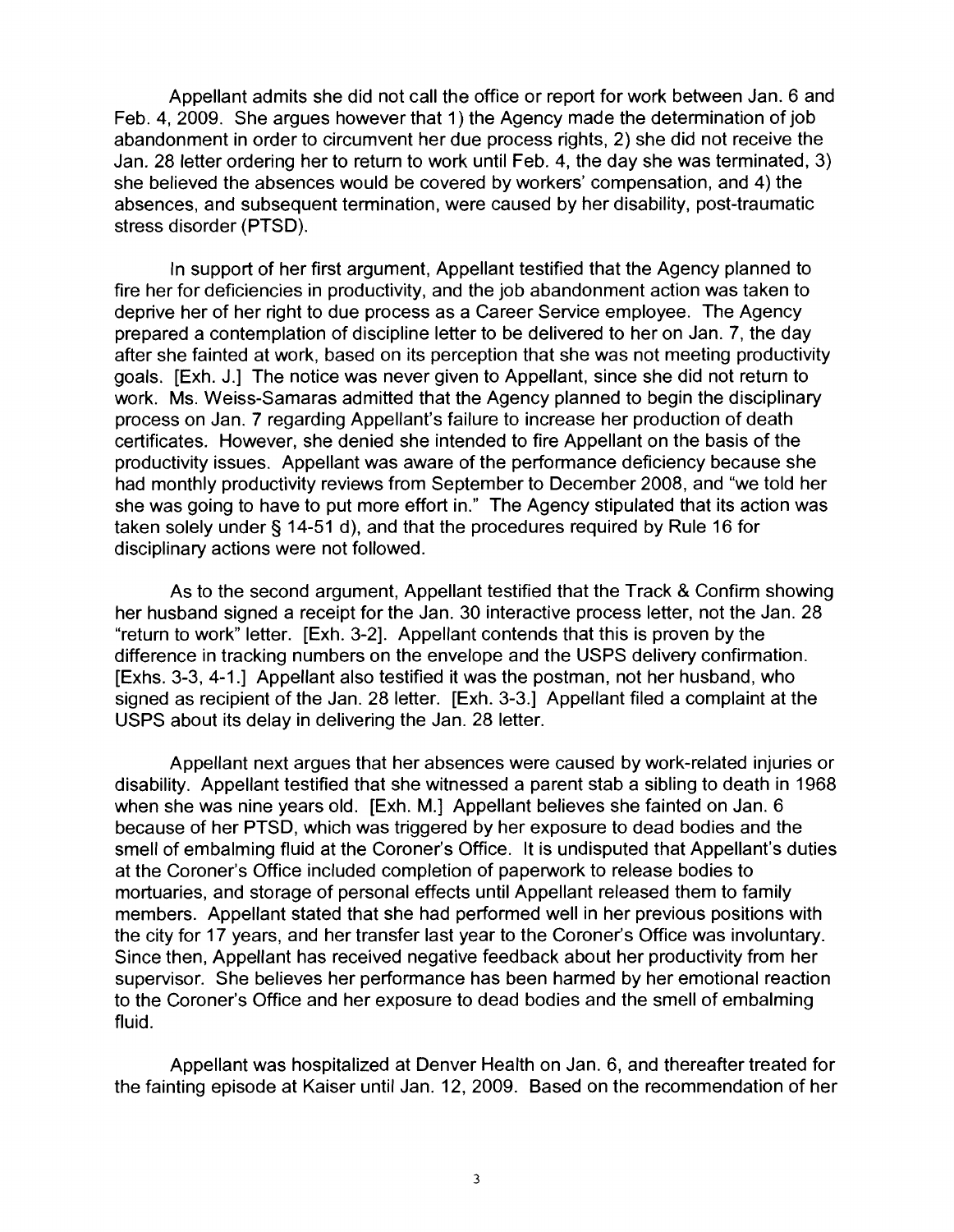Kaiser physician, Appellant made an appointment with a cardiologist for Jan. 21, 2009. The cardiologist diagnosed a left ventricular systolic dysfunction, and ordered a routine electrocardiogram and daily use of three medications. [Exh. K.] Appellant did not call anyone at the Agency after seeing the cardiologist because "I thought my note<sup>1</sup> was sufficient. I thought I was going to end up on workers' compensation because I passed out in the office." Appellant believed that Ms. Weiss-Samaras would complete the paperwork necessary to file a workers' compensation claim because she filled out the forms after Appellant reported an on-the-job injury to her wrist in 2008. [Testimony of Appellant.]

The Kaiser physician also recommended that Appellant see a disability physician. During her absence from work, Appellant was aware she was about to run out of FMLA leave. Appellant planned to file a claim for disability after seeing a disability physician, but stated she did not know where she could get that evaluation. Appellant asked her Kaiser physician's assistant for a referral three times, but was told Kaiser does not perform disability evaluations.

After Appellant was terminated for job abandonment on Feb. 4, she "finally connected the dots" about who to see for a disability evaluation. She decided to call Concentra Medical Center, since she had used Concentra for her 2008 worker's compensation claim for a wrist injury. On Feb. 13, Appellant was evaluated at Concentra by Dr. William Chythlook, and diagnosed with prolonged post-traumatic stress disorder. His report states that Appellant could return to work on Feb. 13 with the following restrictions: "no exposure to fumes, no work in [Coroner's] office." The report anticipated maximum medical improvement by Mar. 13, 2009. [Appeal attachments, p. 5.] Ms. Weiss-Samaras testified that she did not see the reports of the cardiologist or disability physician before this hearing.

Appellant testified that her disability is post-traumatic stress disorder, which she believes causes her to be disabled in the major life activity of being exposed to dead bodies. Appellant concedes that she is medically restricted from returning to work at the Coroner's Office, but seeks reinstatement with the hope that she will be able to use the interactive process to request a similar job in another work location. Appellant has tried to schedule an IAP several times in the past, but "each time there was an issue."

### **IV. ANALYSIS**

As the proponent of the order of termination, the Agency bears the burden to prove that its determination of job abandonment was appropriate under CSR§ 14-51 d). Appellant bears the burden of proving her claim of disability discrimination. C.R.S. § 24-4-105(7); Department of Institutions v. Kinchen, 886 P.2d 700 (Colo. 1994).

 $1$  This refers to the doctor's note dated Jan. 12, 2009 excusing Appellant's work absences from Jan. 6 to 12, and recommending evaluations by a cardiologist and disability doctor.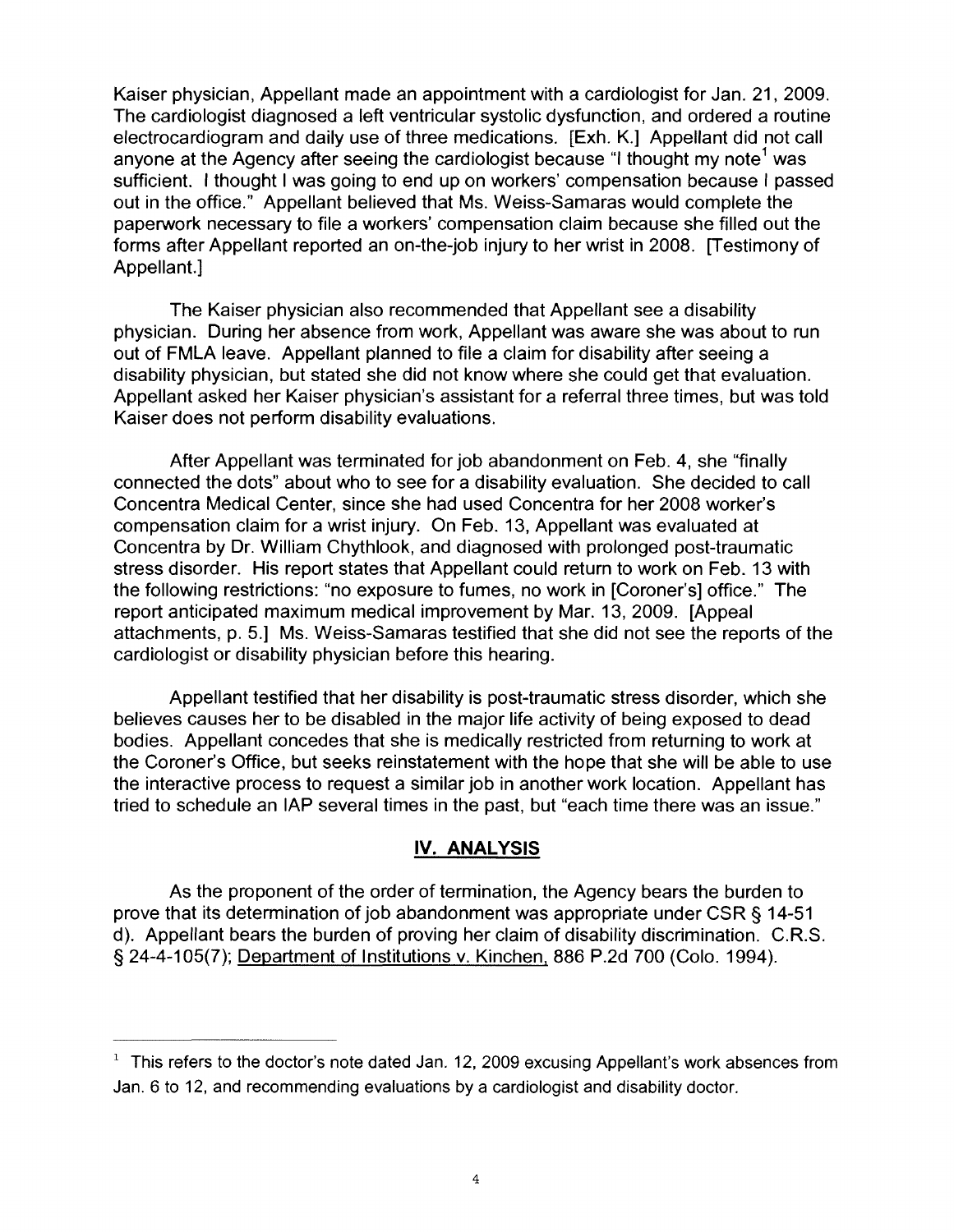1. CSR§ 14-51 d). Job Abandonment

Under the Career Service Rules, separations other than dismissal must be designated as one of the six categories listed in§ 14-10. This separation was implemented under§ 14-51, Voluntary resignation, subsection d), Abandonment of position.

> An employee shall be deemed to have abandoned his or her position if the employee fails to report for his or her assigned shift and fails to notify his or her immediate supervisor of the absence prior to the start of his or her shift for three (3) consecutive work days. This situation shall be termed "job abandonment." The required signature of the employee on the resignation shall be waived. Instead, the appointing authority shall file a statement indicating that the conditions of this paragraph have been met.

### CSR§ 14-51 d).

Appellant admits that she did not report to work or to her supervisor from Jan. 30 to Feb. 4, as asserted in the letter terminating her employment under the above rule. In defense, Appellant first argues that the Agency denied her procedural due process by terminating her Rule 14, which does not require the pre-disciplinary procedures mandated in Rule 16.

As an employee holding career service status, Appellant is entitled to the procedures afforded under Rule 16 prior to the imposition of discipline, including predisciplinary notice of the charges against her and an opportunity to respond to those charges. These rules create a property interest in Career Service employment with the City and County of Denver, and define the dimensions of that property interest. Board of Regents v. Roth, 408 U.S. 564, 577 (1972). The Career Service Rules are intended to be those "necessary to foster and maintain a merit-based system according to the principles" governing the personnel system. "Dismissals, suspensions or disciplinary demotions of non-probationary employees in the Career Service shall be made only for cause, including the good of the service." Denver Charter, § 9.1.1. B.

The Supreme Court has determined that "public employees who can be discharged only for cause have a constitutionally protected property interest in their tenure and cannot be fired without due process". Gilbert v. Homar, 520 U.S. 924, 928- 29 (1997), citing Board of Regents v. Roth, supra; Perry v. Sinderman, 408 U.S. 593 (1972). If the procedure provided by the rule does not give the employee a "real opportunity to protect" that right, it violates due process. Brinkerhoff-Faris Trust & Sav. Co. v. Hill, 281 U.S. 673, 681-82 (1930).

> To determine what process is constitutionally due, we have generally balanced three distinct factors: 'First, the private interest that will be affected by the official action; second, the risk of an erroneous deprivation of such interest through the procedures used, and the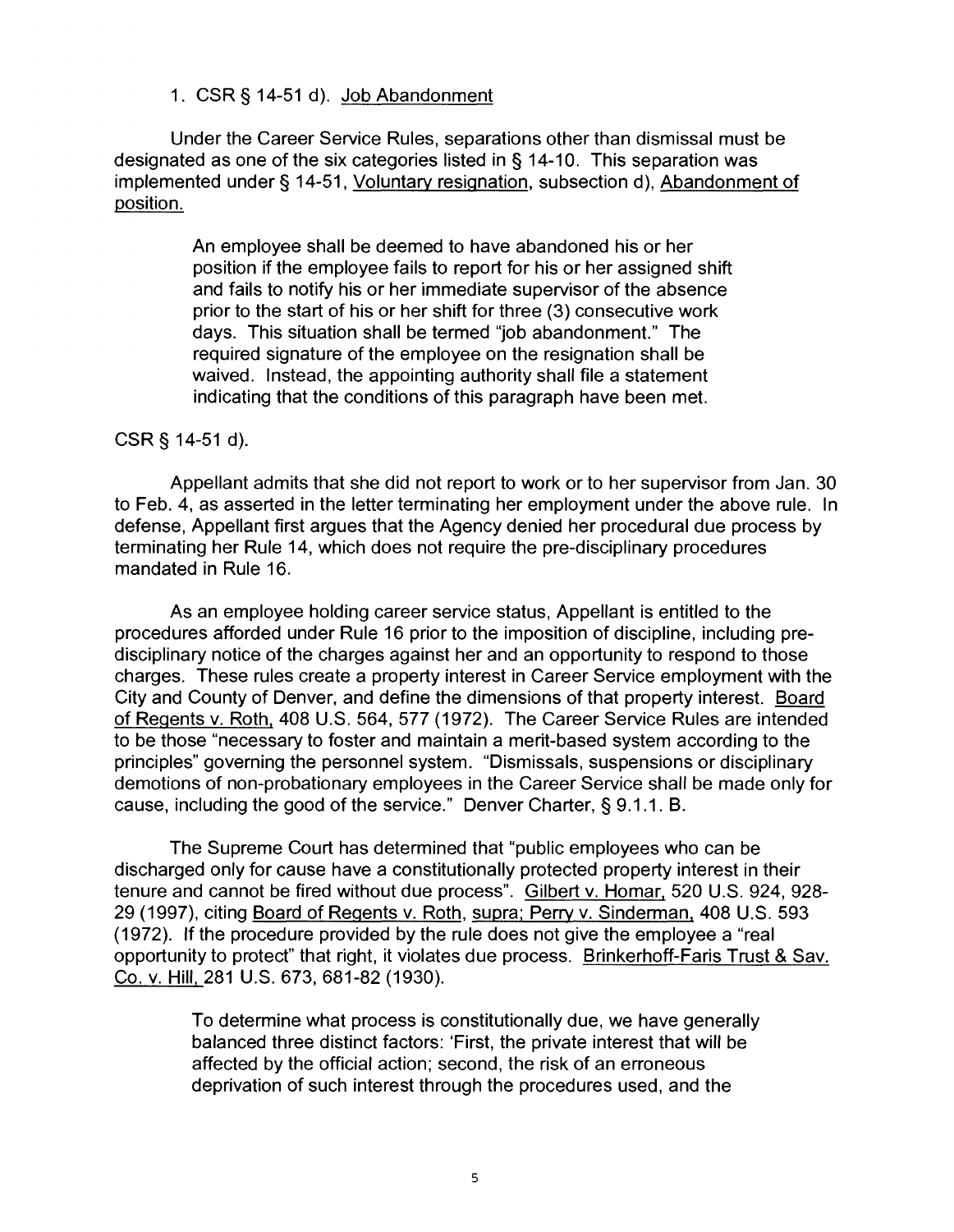probable value, if any, of additional or substitute procedural safeguards; and finally, the Government's interest.' Mathews v. Eldridge, 424 U.S. 319,335, (1976).

#### Gilbert v. Homar, supra, 931-32.

Since 1999, the Career Service Rules have contained provisions that permit an agency to separate an employee for "acts comprising resignation" or "job abandonment". CSR§ 14-51 c), d). The "useful, or at least harmless, legal fiction" of constructive resignation has been upheld when an employee takes action inconsistent with continued employment, such as refusing to report for work or perform his or her duties, coupled with a refusal to resign. See Patterson v. Portch, 853 F.2d 1399, 1506-07 ( $7^{\text{th}}$  Cir. 1988); Bean v. Wisconsin Bell, Inc., 366 F.3d 451 ( $7^{\text{th}}$  Cir. 2004). The employer is then put in the difficult position of continuing to pay the employee without having control over the employee's attendance or performance. The Colorado Supreme Court applied the principle when it denied a retired military officer reinstatement to the Denver Police Department based on his failure to request reinstatement under the Denver Civil Service Rules within ninety days after the end of the national emergency for which he was called into service. Dies v. City & County of Denver, 483 P.2d 378, 380 (Colo. 1971 ). I find that the Rules permit an agency to separate an employee without pre-disciplinary procedures based on job abandonment. CSR§ 14-51 d).

Appellant certainly has a protected property interest in her employment of 17 years' duration with the City and County of Denver. The real issue here is whether she received all process that was constitutionally due. That question depends largely on balancing the interests of the parties, the risk of deprivation posed by the procedure used, and the probable value of additional procedural safeguards.

Here, the Agency determined that Appellant's failure to report to work or contact the Agency for four days without leave to support her absences, and after being ordered to return to work, constituted job abandonment. Appellant claims she was deprived of her job because she was not granted the usual pre-disciplinary procedures. Clearly, both parties have important interests at stake: Appellant in her continued employment, and the Agency in being able to staff and run its operation.

I must then balance the risk of deprivation and the value of a pre-termination notice and meeting. Stated more simply, did the procedure provided by the rule give Appellant a real opportunity to protect her employment rights? Appellant testified that she has been and continues to be medically unable to work in the atmosphere of the Coroner's Office, despite being able to do the work. Given that evidence, it is difficult to anticipate that she would have received a more positive result if she had been permitted to respond to the charges prior to her termination. Thus, a pre-deprivation notice and meeting would not have been of any real value. The Agency, on the other hand, has an interest in preventing and discouraging continued unexplained staff absences, and resolving the status of AWOL employees as soon as possible in order to perform its work and achieve its mission. While such absences could also be handled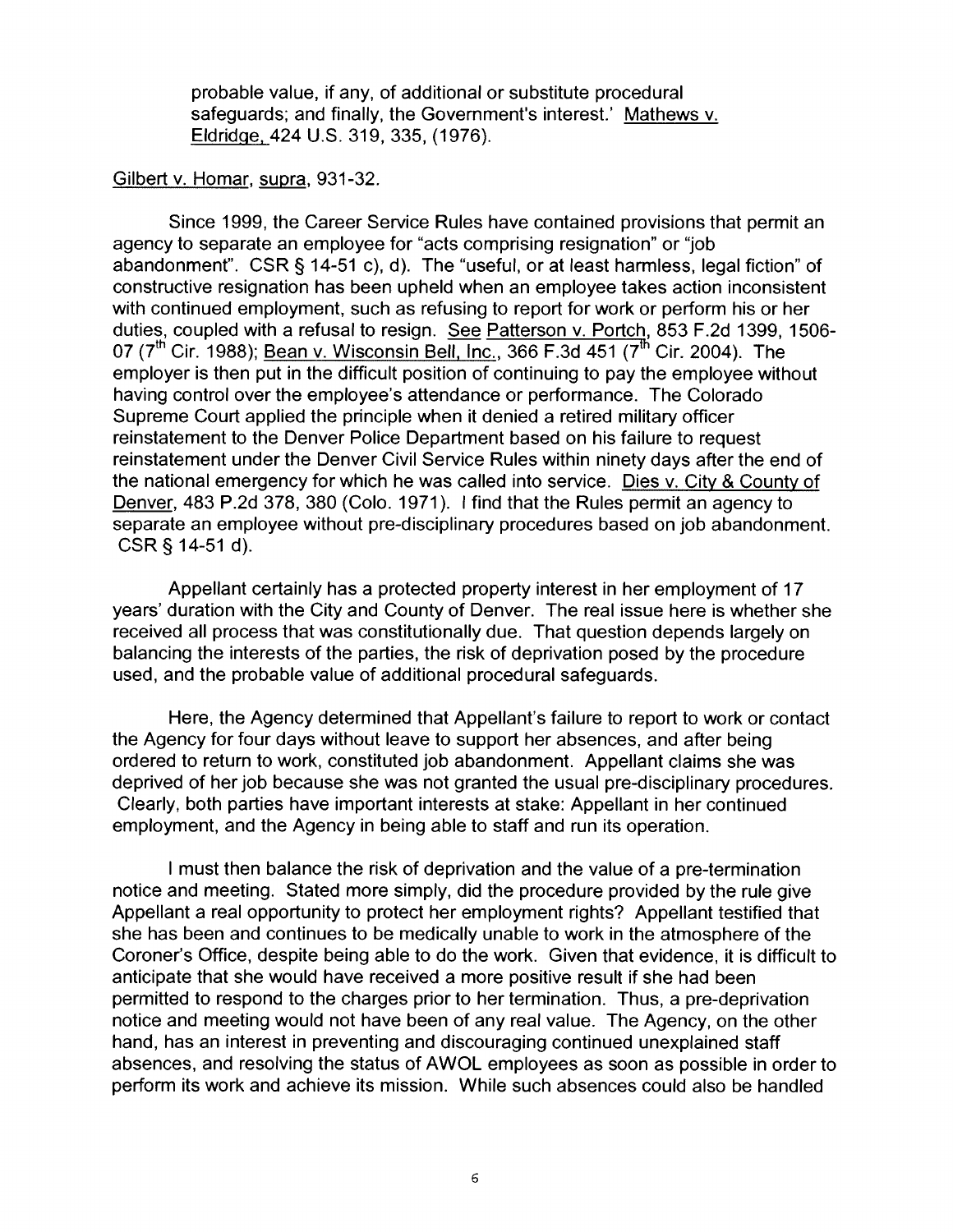as disciplinary matters under § 16-60 S, an agency may use the procedures of § 14-51 d) where the circumstances support an inference that the employee has taken actions inconsistent with continued employment. Appellant's testimony that she was and is unable to work at the Coroner's Office supports the Agency's use of§ 14-51 d) separation procedures.

Secondly, Appellant argues that she did not receive the Jan. 28 letter ordering her return to work. The evidence demonstrated that Appellant fainted on the job, and submitted a medical excuse for absences up from Jan. 6 to 12, 2009. The Agency was told that she would be seeing a cardiologist and disability physician. Appellant was aware that she would run out of FMLA leave by Jan. 29, and had no sick leave available, yet she did not return to work or call the Agency after Jan. 29. I find that Appellant had constructive notice of the Agency's order to return to work dated Jan. 28, based on the USPS Track & Confirm reports showing her husband's signature on the identical item number as the Jan. 28 letter. [Exhs. 3, 4.] Appellant's testimony that her husband signed only for the interactive process letter is also disproven by the fact that the latter was not mailed until Jan. 30, 2009 - a day after her husband signed for the return to work letter. Moreover, Appellant admitted receiving the interactive process letter, which gave her notice that her leave had expired. This fact alone should have caused Appellant to return to work, or call to explain her continued absence, by at least Feb. 2, 2009, thus avoiding a determination of job abandonment.

Appellant also argues that the absences should be excused because she assumed they would be treated as an on-the-job injury. She based her assumption on the fact that the incident happened at work, and her conclusion that it was caused by her PTSD, in reaction to working conditions at the Coroner's Office. However, there is no evidence that the Agency was given any information that would have led it to suspect that work factors triggered the fainting spell. In examining the place Appellant fell, Ms. Weiss-Samaras saw no indication that Appellant hit or was injured by anything at work. Ms. Weiss-Samaras testified Appellant told her she had been ill in the days before Jan. 6. Appellant's husband told her Appellant would be seeing a cardiologist regarding the fainting incident. Appellant did not report a work injury, as she admitted she had done in 2008 when she injured her wrist. On that prior occasion, Ms. Weiss-Samaras completed the paperwork for the workers' compensation claim because Appellant reporting a work injury. Here, she did not. Based on this evidence, I must conclude that Appellant's assumption that the Agency would treat her fainting as a work injury without a request or additional information from her was not a reasonable one, and did not excuse her failure to report to work or to her supervisor.

Finally, Appellant argues that the absences were excusable because they were caused by her disability, PTSD. Appellant credibly testified that she suffered through a traumatic event as a child when she witnessed her parent kill a sibling. A month after her termination, she was diagnosed with PTSD and restricted from work in the Coroner's Office.

Disability leave may be granted by an agency if an employee is "physically or mentally unable to perform the duties of the employee's position or any other position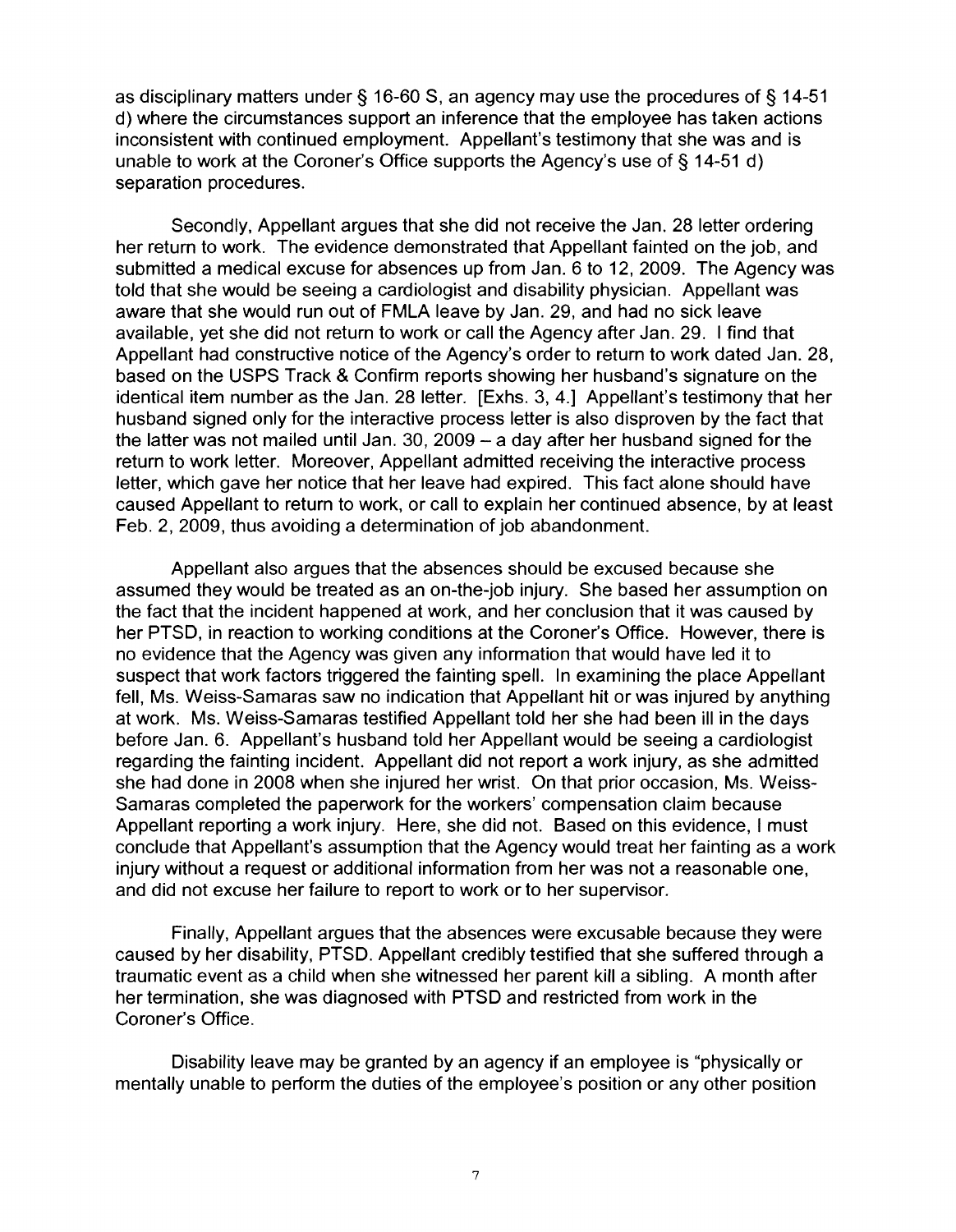within the City and County of Denver due to injury, occupational disease or accident experienced in the course of employment." CSR§ 11-120. Appellant presented no evidence that the fainting incident or PTSD prevented her from performing her duties or that of any other city job. The only evidence is that Appellant fainted once, and was released to work on Feb. 13 with a restriction against working at the Coroner's Office or being exposed to fumes. Appellant offered no evidence that her diagnosed PTSD was a serious health condition, as necessary to support a request for FMLA, or that it affected anything other than work at the Coroner's Office. § 11-153.

Appellant did not apply for disability leave, additional FMLA leave, or seek other city work. Appellant did not request leave without pay or any other permission to cover the absences. Most significantly, Appellant did not inform the Agency of her belief that the fainting was a product of a disability, or medical facts supporting such a conclusion. All of these facts are persuasive of the conclusion that Appellant did not consider herself disabled during the absences that support the termination, or ask the Agency to grant leave based on a disability or any other reason. Therefore, the Agency did not improperly deny leave for the absences.

## 2. Disability discrimination

Appellant has raised a claim that the termination decision was motivated by disability discrimination. A disability protected by federal and state law has been defined as 1) a physical or mental impairment that substantially limits one or more of the major life activities of an individual; 2) a record of such impairment; or 3) being regarded as having such impairment. 42 USCA § 12102(1 ); In re Vigil, CSA 110-05, 7 (3/3/06). The phrase "major life activities" refers to basic activities that an ordinary person can perform with little difficulty, such as "caring for oneself, performing manual tasks, seeing, hearing, eating, sleeping, walking, standing, lifting, bending, speaking, breathing, learning, reading, concentrating, thinking, communicating, and working." 42 USCA 12102(2)(A).

Appellant asserts that her diagnosed PTSD affects her ability to be exposed to dead bodies and embalming fluid. However, highly job-specific tasks such as exposure to dead bodies or smells are not major life activities, and workplace-induced stress is not a separate impairment in determining the issue of disability. See Sutton v. United Air Lines, 527 U.S. 471 (1999); Ramirez v. New York City Bd. of Educ. 481 F.Supp.2d 209 (E.D.N.Y. 2007). Moreover, Appellant did not prove the Agency was aware of her Feb. 13 diagnosis of PTSD on Feb. 4, the date of its termination action. Therefore, Appellant failed to establish that the termination was motivated by disability discrimination.

## Order

Based on the foregoing findings of fact and conclusions of law, the following orders are entered:

1. The Agency's termination decision dated February 4, 2009 is AFFIRMED.